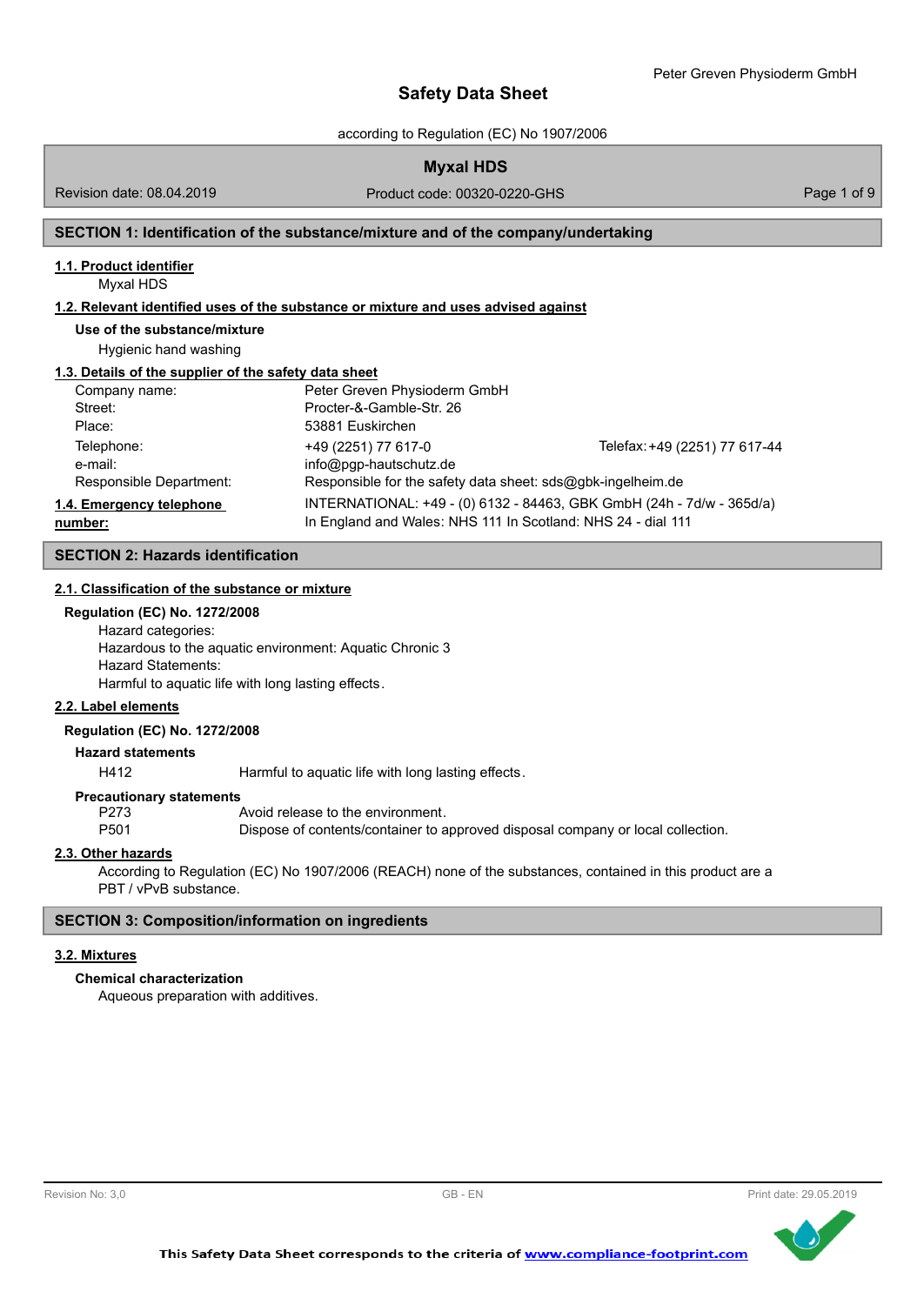according to Regulation (EC) No 1907/2006

**Myxal HDS**

Revision date: 08.04.2019

Product code: 00320-0220-GHS Product code: 00320-0220-GHS

#### **Hazardous components**

| CAS No     | Chemical name                            |                                                                                                 |                   | Quantity |
|------------|------------------------------------------|-------------------------------------------------------------------------------------------------|-------------------|----------|
|            | EC No                                    | Index No                                                                                        | <b>IREACH No</b>  |          |
|            | <b>GHS Classification</b>                |                                                                                                 |                   |          |
| 68424-85-1 |                                          | Quaternary ammonium compounds, benzyl-C12-16-alkyldimethyl, chlorides                           |                   | $< 1 \%$ |
|            | 270-325-2                                | 101-2119965180-41                                                                               |                   |          |
|            | Chronic 1; H290 H302 H314 H318 H400 H410 | Met. Corr. 1, Acute Tox. 4, Skin Corr. 1B, Eye Dam. 1, Aquatic Acute 1 (M-Factor = 10), Aquatic |                   |          |
| 7173-51-5  | Didecyldimethylammonium chloride         |                                                                                                 |                   | $< 1 \%$ |
|            | 230-525-2                                | 612-131-00-6                                                                                    | 101-2119945987-15 |          |
|            | H400 H411                                | Acute Tox. 4, Skin Corr. 1B, Aquatic Acute 1 (M-Factor = 10), Aquatic Chronic 2; H302 H314      |                   |          |

Full text of H and EUH statements: see section 16.

## **SECTION 4: First aid measures**

#### **4.1. Description of first aid measures**

#### **General information**

Remove contaminated soaked clothing immediately.

If you feel unwell, seek medical advice.

#### **After inhalation**

After inhalation of combustion gases or decomposition products in case of fire, move victim into fresh air. In the event of symptoms refer for medical treatment.

#### **After contact with skin**

Wash hands with water as a precaution. Consult a doctor if skin irritation persists.

# **After contact with eyes**

Rinse immediately with plenty of water, also under the eyelids, for at least 15 minutes. Seek medical treatment by eye specialist.

#### **After ingestion**

Do not provoke vomiting. Consult physician. Attention in case of vomiting - acute danger of suffocating, produced by foaming ingredients. Rinse mouth. Make drink some glasses of water. The decision whether to provoke vomiting is to be taken by a physician.

#### **4.2. Most important symptoms and effects, both acute and delayed**

Watch out. Beware, hazard of foam aspiration. May cause eye or skin irritation with susceptible persons.

# **4.3. Indication of any immediate medical attention and special treatment needed**

Treat symptoms.

#### **SECTION 5: Firefighting measures**

#### **5.1. Extinguishing media**

#### **Suitable extinguishing media**

Product does not burn, fire-extinguishing activities according to surrounding.

#### **Unsuitable extinguishing media**

Full water jet.

# **5.2. Special hazards arising from the substance or mixture**

Not known.

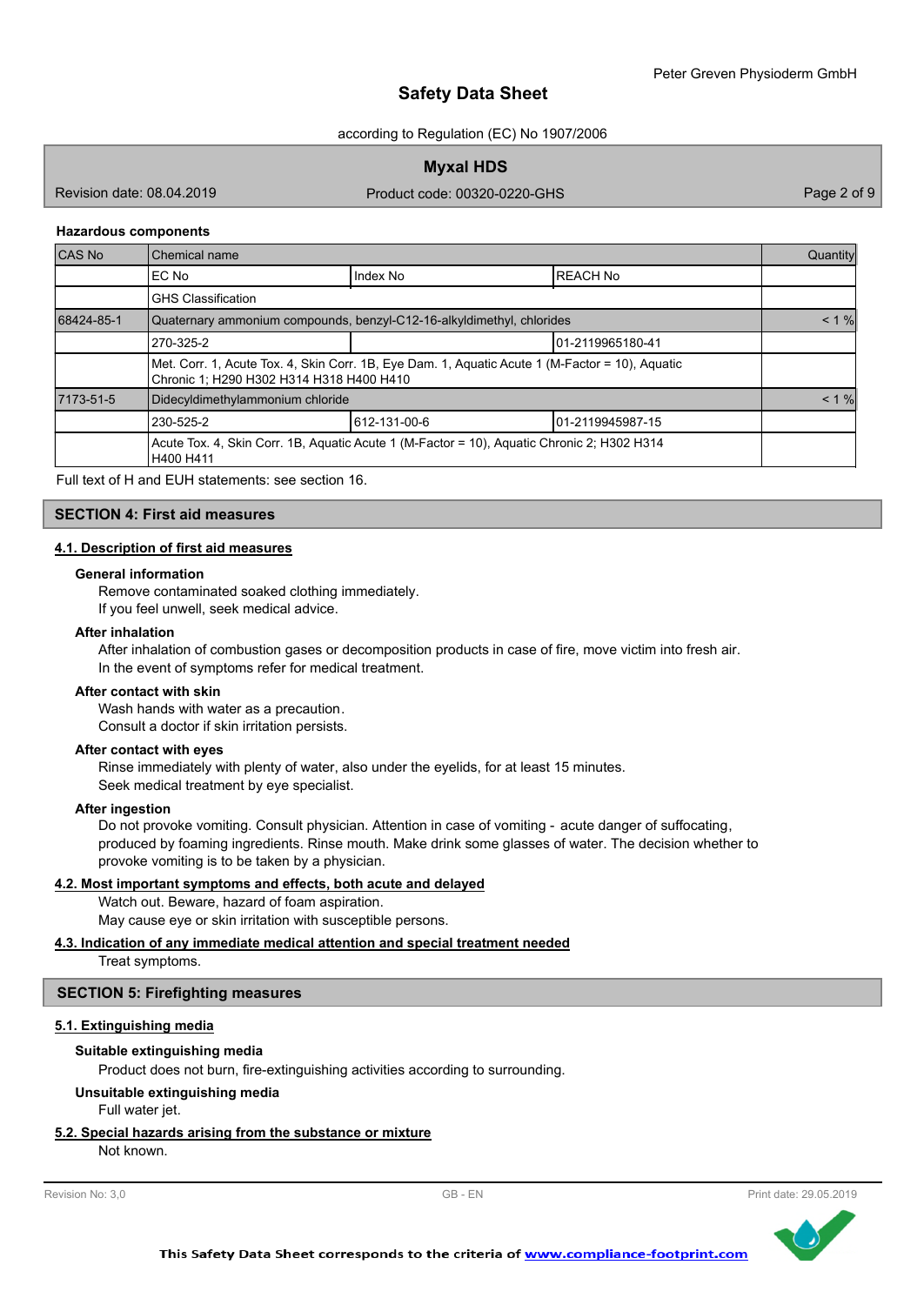according to Regulation (EC) No 1907/2006

# **Myxal HDS**

Revision date: 08.04.2019

Product code: 00320-0220-GHS Product code: 00320-0220-GHS

# **5.3. Advice for firefighters**

Wear self-contained breathing apparatus and protective suit.

#### **Additional information**

Cool containers at risk with water spray jet. Fire residues and contaminated firefighting water must be disposed of in accordance with the local regulations.

#### **SECTION 6: Accidental release measures**

#### **6.1. Personal precautions, protective equipment and emergency procedures**

In case of vapour formation use respirator. Ensure adequate ventilation. Use personal protective clothing.

#### **6.2. Environmental precautions**

Do not discharge into the drains/surface waters/ground water.

#### **6.3. Methods and material for containment and cleaning up**

Soak up with inert absorbent material (e.g. sand, silica gel, acid binder, universal binder). Take up mechanically and collect in suitable container for disposal .

#### **6.4. Reference to other sections**

Observe protective instructions (see Sections 7 and 8). Information for disposal see section 13.

#### **SECTION 7: Handling and storage**

#### **7.1. Precautions for safe handling**

#### **Advice on safe handling**

Keep container tightly closed. Avoid contact with skin, eyes and clothing.

#### **Advice on protection against fire and explosion**

No special protective measures against fire required.

#### **7.2. Conditions for safe storage, including any incompatibilities**

#### **Requirements for storage rooms and vessels**

Keep containers tightly closed in a dry, well-ventilated place.

#### **Hints on joint storage**

No materials to be especially mentioned.

#### **Further information on storage conditions**

Keep away from food, drink and animal feeding stuffs.

## **7.3. Specific end use(s)**

Hygienic hand washing

#### **SECTION 8: Exposure controls/personal protection**

## **8.1. Control parameters**

#### **Exposure limits (EH40)**

| CAS No  | Substance                      | ppm | mq/m <sup>3</sup> | fibres/ml | Category  | Origin |
|---------|--------------------------------|-----|-------------------|-----------|-----------|--------|
| 57-55-6 | Propane-1,2-diol, particulates |     | 10 <sup>1</sup>   |           | TWA (8 h) | WEL    |

#### **Additional advice on limit values**

No data available

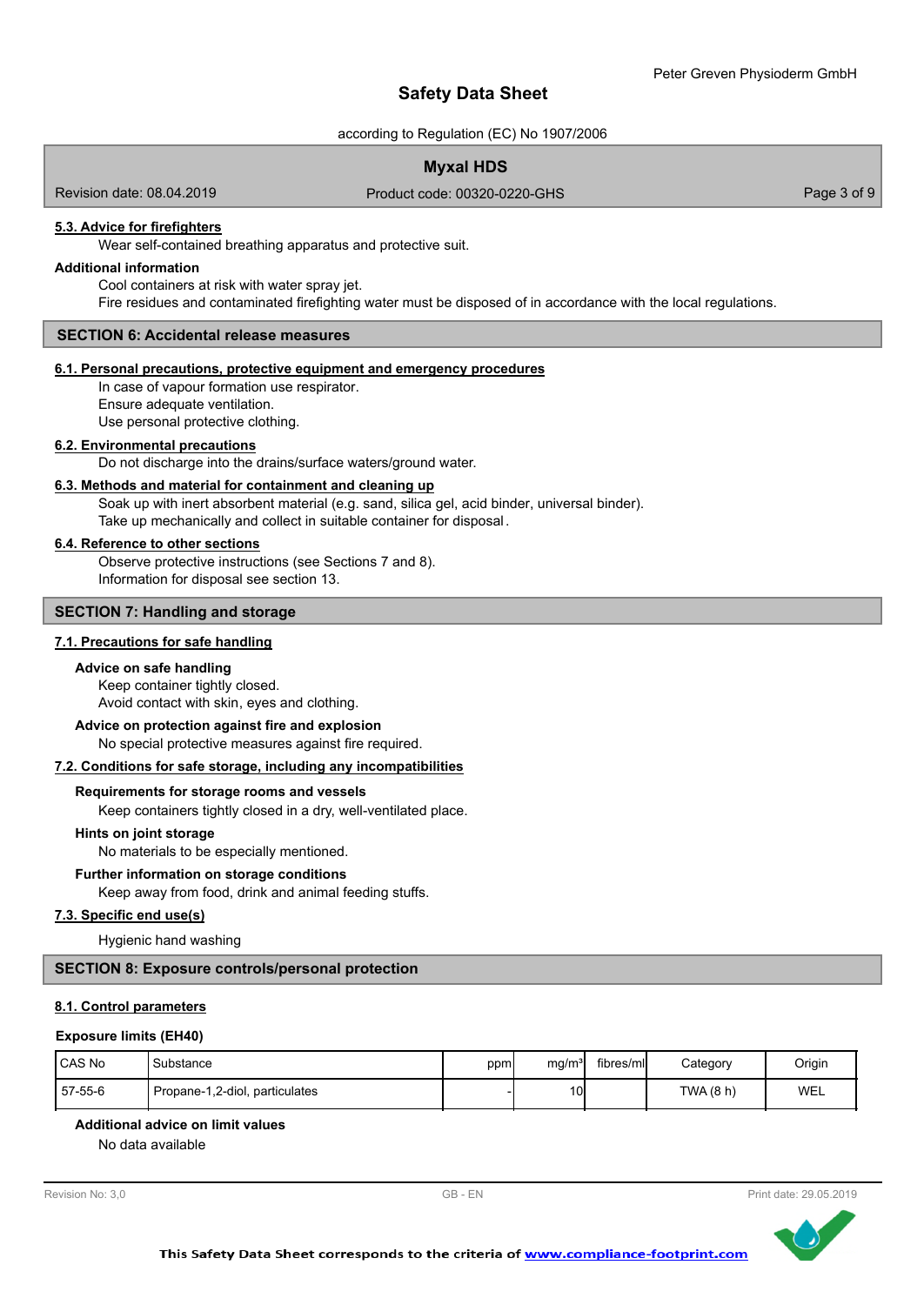according to Regulation (EC) No 1907/2006

# **Myxal HDS**

Revision date: 08.04.2019

Product code: 00320-0220-GHS Product code: 00320-0220-GHS

### **8.2. Exposure controls**

# **Appropriate engineering controls**

Ensure adequate ventilation, especially in confined areas.

#### **Protective and hygiene measures**

Wash hands before breaks and immediately after handling the product . When using do not eat, drink or smoke.

Avoid contact with skin, eyes and clothing.

Remove and wash contaminated clothes before re-use.

#### **Eye/face protection**

Tightly fitting goggles (EN 166).

#### **Hand protection**

Also suitable are gloves made of: Polychloropren - CR (0,5 mm): Breakthrough time > 4 h Nitrile rubber/nitrile latex - NBR (0,35 mm): Breakthrough time > 4h Butyl rubber - Butyl (0,5 mm): Breakthrough time > 8 h Fluoro-rubber - FKM (0.4 mm): Breakthrough time > 8 h Polyvinyl chloride - PVC (0.5 mm): Breakthrough time > 4 h This recommendation refers exclusively to the chemical compatibility and the lab test conforming to EN 374 carried out under lab conditions. Requirements can vary as a function of the use. Therefore it is necessary to adhere additionally to the recommendations given by the manufacturer of protective gloves.

#### **Skin protection**

Long sleeved clothing (DIN EN ISO 6530)

#### **Respiratory protection**

In case of insufficient ventilation wear suitable respiratory equipment (gas filter type A) (EN 14387).

#### **SECTION 9: Physical and chemical properties**

#### **9.1. Information on basic physical and chemical properties**

| Physical state:                                              | Liquid         |      |                    |
|--------------------------------------------------------------|----------------|------|--------------------|
| Colour:                                                      | Colourless     |      |                    |
| Odour:                                                       | Characteristic |      |                    |
|                                                              |                |      | <b>Test method</b> |
| pH-Value (at 20 °C):                                         |                | 6    | (Concentrate)      |
| Changes in the physical state                                |                |      |                    |
| Melting point:                                               |                | n.d. |                    |
| Initial boiling point and boiling range:                     |                | n.d. |                    |
| Sublimation point:                                           |                | n.a. |                    |
| Softening point:                                             |                | n.d. |                    |
| Flash point:                                                 |                | n.a. |                    |
| <b>Flammability</b>                                          |                |      |                    |
| Solid:                                                       |                | n.a. |                    |
| Gas:                                                         |                | n.a. |                    |
| <b>Explosive properties</b><br>The product is not explosive. |                |      |                    |
| Lower explosion limits:                                      |                | n.a. |                    |
| Upper explosion limits:                                      |                | n.a. |                    |

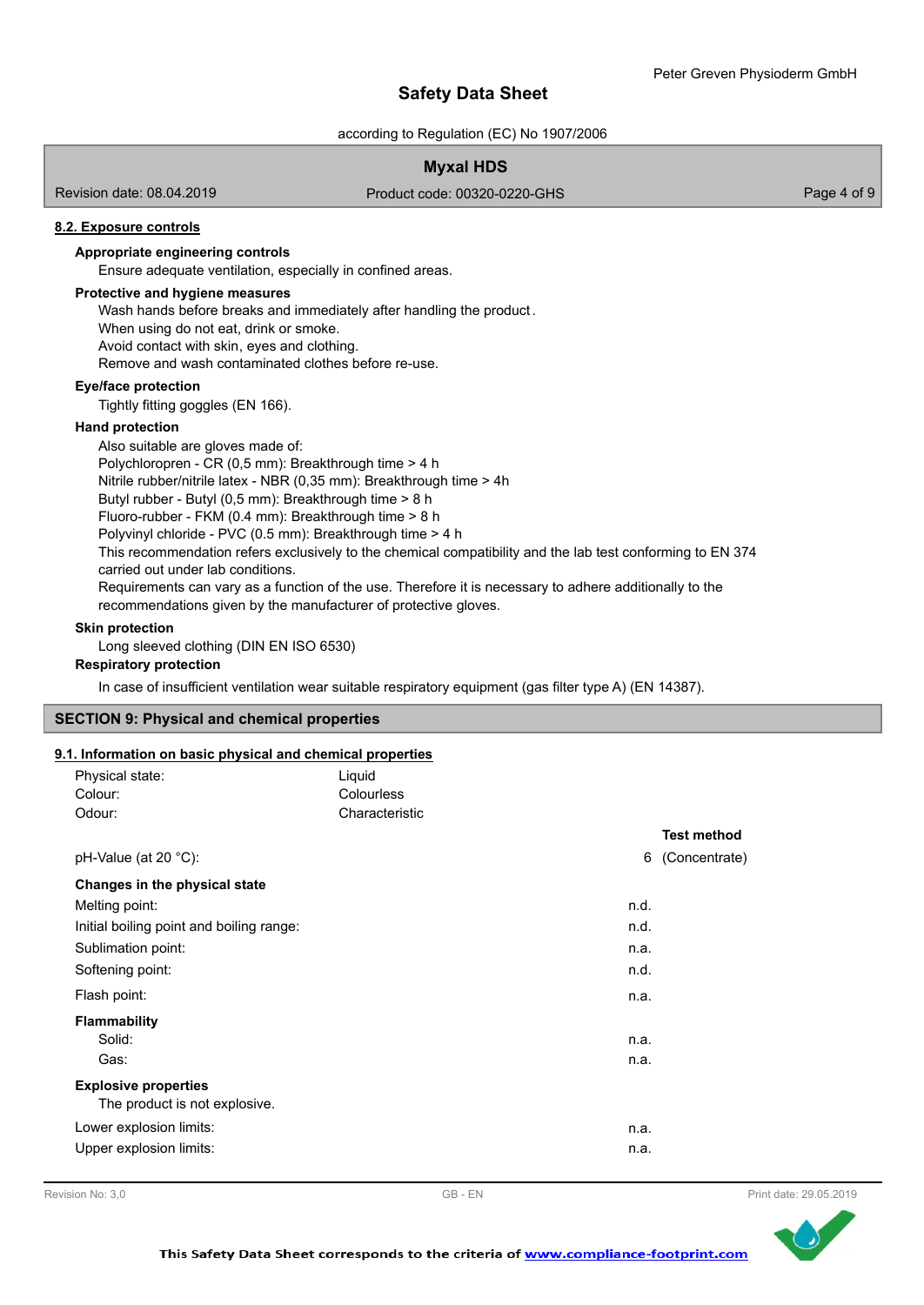#### according to Regulation (EC) No 1907/2006

| <b>Myxal HDS</b>                              |                              |             |  |
|-----------------------------------------------|------------------------------|-------------|--|
| Revision date: 08.04.2019                     | Product code: 00320-0220-GHS | Page 5 of 9 |  |
| Ignition temperature:                         | n.a.                         |             |  |
| <b>Auto-ignition temperature</b>              |                              |             |  |
| Solid:                                        | n.a.                         |             |  |
| Gas:                                          | n.a.                         |             |  |
| Decomposition temperature:                    | n.d.                         |             |  |
| <b>Oxidizing properties</b><br>Not oxidising. |                              |             |  |
| Vapour pressure:                              | n.d.                         |             |  |
| Density (at 20 °C):                           | $0,999$ g/cm <sup>3</sup>    |             |  |
| Bulk density:                                 | n.a.                         |             |  |
| Water solubility:<br>(at 20 $^{\circ}$ C)     | Miscible                     |             |  |
| Solubility in other solvents<br>n.d.          |                              |             |  |
| Partition coefficient:                        | n.d.                         |             |  |
| Viscosity / dynamic:                          | n.d.                         |             |  |
| Viscosity / kinematic:                        | n.d.                         |             |  |
| Flow time:                                    | n.d.                         |             |  |
| Vapour density:                               | n.d.                         |             |  |
| Evaporation rate:                             | n.d.                         |             |  |
| Solvent separation test:                      | 0%                           |             |  |
| Solvent content:                              | 0%                           |             |  |
| 0.0. Other information                        |                              |             |  |

#### **9.2. Other information**

No data available

#### **SECTION 10: Stability and reactivity**

#### **10.1. Reactivity**

No decomposition if stored and applied as directed.

# **10.2. Chemical stability**

Stable under normal conditions.

#### **10.3. Possibility of hazardous reactions**

No hazardous reactions known.

# **10.4. Conditions to avoid**

To avoid thermal decomposition, do not overheat.

## **10.5. Incompatible materials**

No materials to be especially mentioned.

#### **10.6. Hazardous decomposition products**

No known hazardous decomposition products.

#### **SECTION 11: Toxicological information**

# **11.1. Information on toxicological effects**

#### **Acute toxicity**

Based on available data, the classification criteria are not met. No toxicological data available.



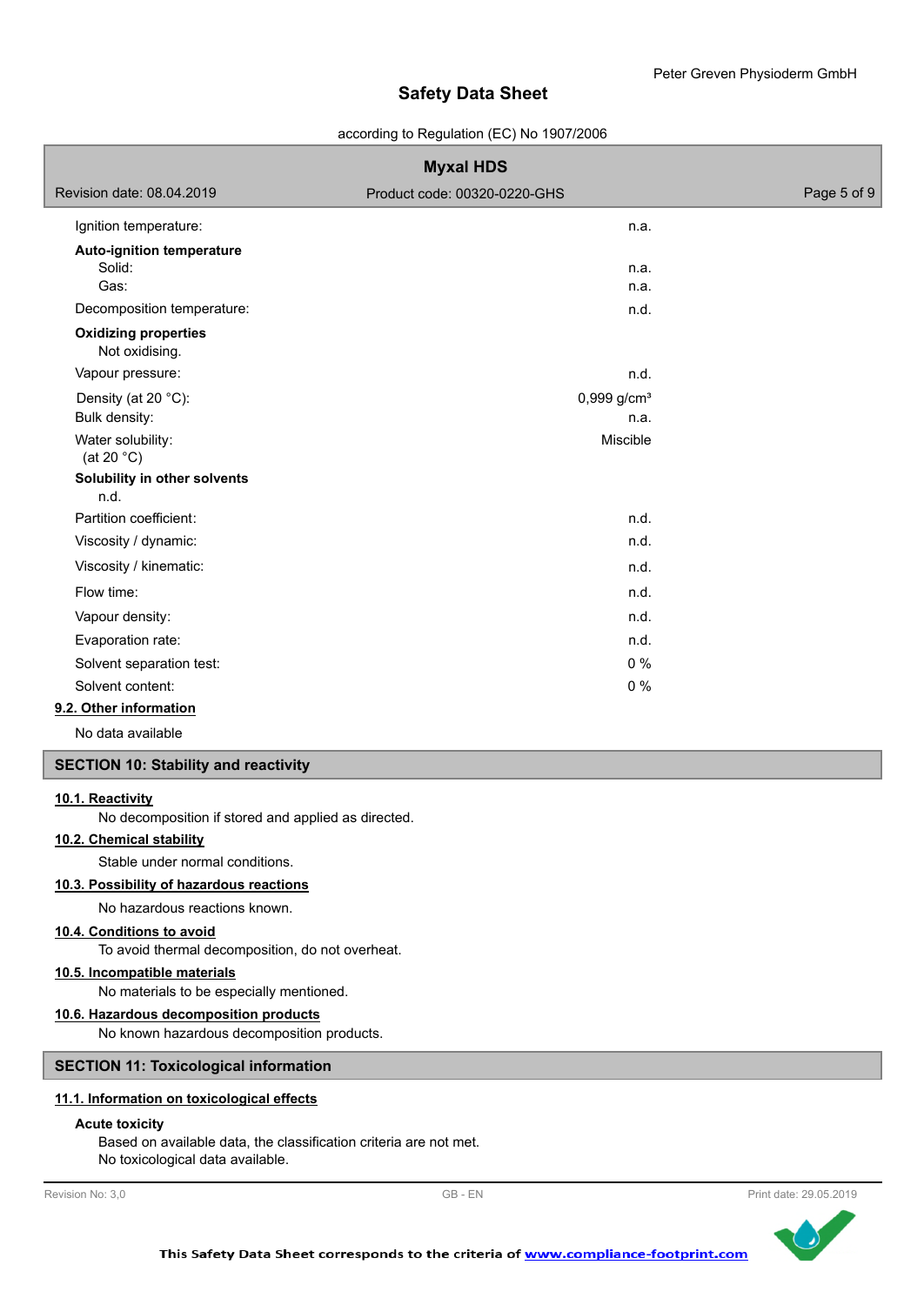according to Regulation (EC) No 1907/2006

Product code: 00320-0220-GHS Product code: 00320-0220-GHS

# **Myxal HDS**

Revision date: 08.04.2019

# **Irritation and corrosivity**

Based on available data, the classification criteria are not met.

#### **Sensitising effects**

Based on available data, the classification criteria are not met.

#### **Carcinogenic/mutagenic/toxic effects for reproduction**

Based on available data, the classification criteria are not met.

#### **STOT-single exposure**

Based on available data, the classification criteria are not met.

#### **STOT-repeated exposure**

Based on available data, the classification criteria are not met.

#### **Aspiration hazard**

Based on available data, the classification criteria are not met.

#### **Additional information on tests**

Classification in compliance with the assessment procedure specified in the Regulation (EC) no 1272/2008.

## **Practical experience**

# **Other observations**

Watch out. Beware, hazard of foam aspiration. May cause eye or skin irritation with susceptible persons.

# **SECTION 12: Ecological information**

#### **12.1. Toxicity**

Ecological data are not available.

# Harmful to aquatic life with long lasting effects.

**12.2. Persistence and degradability**

The surfactant(s) contained in this preparation complies(comply) with the biodegradability criteria as laid down in Regulation (EC) No.648/2004 on detergents. Data to support this assertion are held at the disposal of the competent authorities of the Member States and will be made available to them, at their direct request or at the request of a detergent manufacturer.

**12.3. Bioaccumulative potential**

#### No data available

**12.4. Mobility in soil**

No data available

#### **12.5. Results of PBT and vPvB assessment**

According to Regulation (EC) No 1907/2006 (REACH) none of the substances, contained in this product are a PBT / vPvB substance.

#### **12.6. Other adverse effects**

Low hazard to waters.

#### **Further information**

This concentrate is not allowed to be released into the sewerage, surface water or groundwater.

#### **SECTION 13: Disposal considerations**

#### **13.1. Waste treatment methods**

#### **Advice on disposal**

Where possible recycling is preferred to disposal. Can be incinerated, when in compliance with local regulations.

#### **Waste disposal number of waste from residues/unused products**



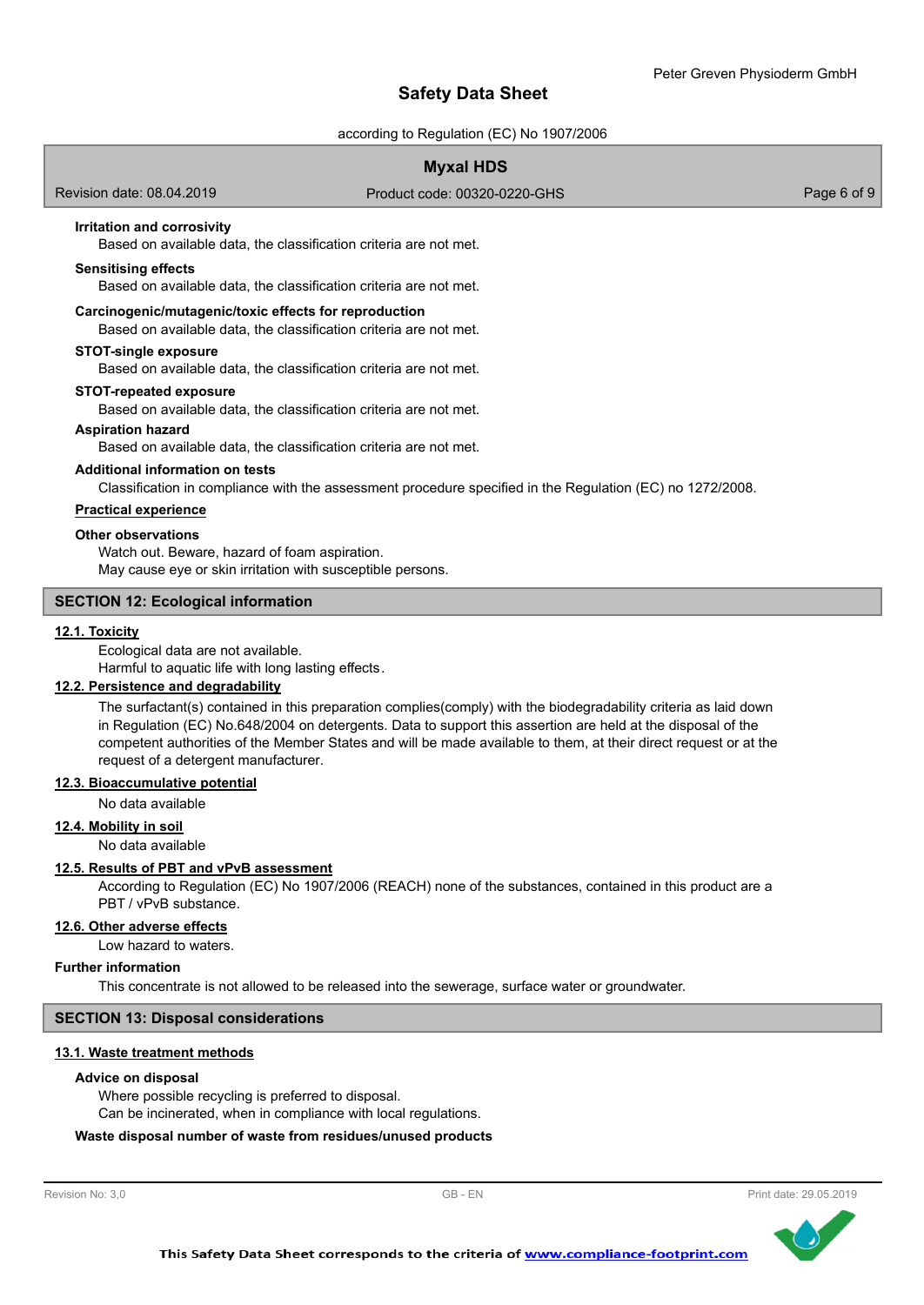according to Regulation (EC) No 1907/2006

|                                                                                        | <b>Myxal HDS</b>                                                                                                                                                                              |                        |
|----------------------------------------------------------------------------------------|-----------------------------------------------------------------------------------------------------------------------------------------------------------------------------------------------|------------------------|
| Revision date: 08.04.2019                                                              | Product code: 00320-0220-GHS                                                                                                                                                                  | Page 7 of 9            |
| 070699                                                                                 | WASTES FROM ORGANIC CHEMICAL PROCESSES; wastes from the MFSU of fats, grease,<br>soaps, detergents, disinfectants and cosmetics; wastes not otherwise specified                               |                        |
| <b>Contaminated packaging</b>                                                          |                                                                                                                                                                                               |                        |
|                                                                                        | Empty containers should be taken for local recycling, recovery or waste disposal.<br>Contaminated packaging should be emptied as far as possible and after appropriate cleansing may be taken |                        |
| for reuse.<br>Packaging that cannot be cleaned should be disposed of like the product. |                                                                                                                                                                                               |                        |
| <b>SECTION 14: Transport information</b>                                               |                                                                                                                                                                                               |                        |
|                                                                                        |                                                                                                                                                                                               |                        |
| Land transport (ADR/RID)                                                               |                                                                                                                                                                                               |                        |
| 14.1. UN number:                                                                       | No dangerous good in sense of this transport regulation.                                                                                                                                      |                        |
| 14.2. UN proper shipping name:                                                         | No dangerous good in sense of this transport regulation.                                                                                                                                      |                        |
| 14.3. Transport hazard class(es):                                                      | No dangerous good in sense of this transport regulation.                                                                                                                                      |                        |
| 14.4. Packing group:                                                                   | No dangerous good in sense of this transport regulation.                                                                                                                                      |                        |
| Inland waterways transport (ADN)                                                       |                                                                                                                                                                                               |                        |
| 14.1. UN number:                                                                       | No dangerous good in sense of this transport regulation.                                                                                                                                      |                        |
| 14.2. UN proper shipping name:                                                         | No dangerous good in sense of this transport regulation.                                                                                                                                      |                        |
| 14.3. Transport hazard class(es):                                                      | No dangerous good in sense of this transport regulation.                                                                                                                                      |                        |
| 14.4. Packing group:                                                                   | No dangerous good in sense of this transport regulation.                                                                                                                                      |                        |
| <b>Marine transport (IMDG)</b>                                                         |                                                                                                                                                                                               |                        |
| 14.1. UN number:                                                                       | No dangerous good in sense of this transport regulation.                                                                                                                                      |                        |
| 14.2. UN proper shipping name:                                                         | No dangerous good in sense of this transport regulation.                                                                                                                                      |                        |
| 14.3. Transport hazard class(es):                                                      | No dangerous good in sense of this transport regulation.                                                                                                                                      |                        |
| 14.4. Packing group:                                                                   | No dangerous good in sense of this transport regulation.                                                                                                                                      |                        |
| Air transport (ICAO-TI/IATA-DGR)                                                       |                                                                                                                                                                                               |                        |
| 14.1. UN number:                                                                       | No dangerous good in sense of this transport regulation.                                                                                                                                      |                        |
| 14.2. UN proper shipping name:                                                         | No dangerous good in sense of this transport regulation.                                                                                                                                      |                        |
| 14.3. Transport hazard class(es):                                                      | No dangerous good in sense of this transport regulation.                                                                                                                                      |                        |
| 14.4. Packing group:                                                                   | No dangerous good in sense of this transport regulation.                                                                                                                                      |                        |
| 14.5. Environmental hazards                                                            |                                                                                                                                                                                               |                        |
| <b>ENVIRONMENTALLY HAZARDOUS:</b>                                                      | no                                                                                                                                                                                            |                        |
| 14.6. Special precautions for user                                                     |                                                                                                                                                                                               |                        |
| No dangerous good in sense of this transport regulation.                               |                                                                                                                                                                                               |                        |
| 14.7. Transport in bulk according to Annex II of Marpol and the IBC Code               |                                                                                                                                                                                               |                        |
| No dangerous good in sense of this transport regulation.                               |                                                                                                                                                                                               |                        |
| <b>SECTION 15: Regulatory information</b>                                              |                                                                                                                                                                                               |                        |
|                                                                                        | 15.1. Safety, health and environmental regulations/legislation specific for the substance or mixture                                                                                          |                        |
| EU regulatory information                                                              |                                                                                                                                                                                               |                        |
| 2004/42/EC (VOC):                                                                      | $0\%$                                                                                                                                                                                         |                        |
| Information according to 2012/18/EU<br>(SEVESO III):                                   | Not subject to 2012/18/EU (SEVESO III)                                                                                                                                                        |                        |
| National regulatory information                                                        |                                                                                                                                                                                               |                        |
|                                                                                        |                                                                                                                                                                                               |                        |
| Revision No: 3,0                                                                       | GB-EN                                                                                                                                                                                         | Print date: 29.05.2019 |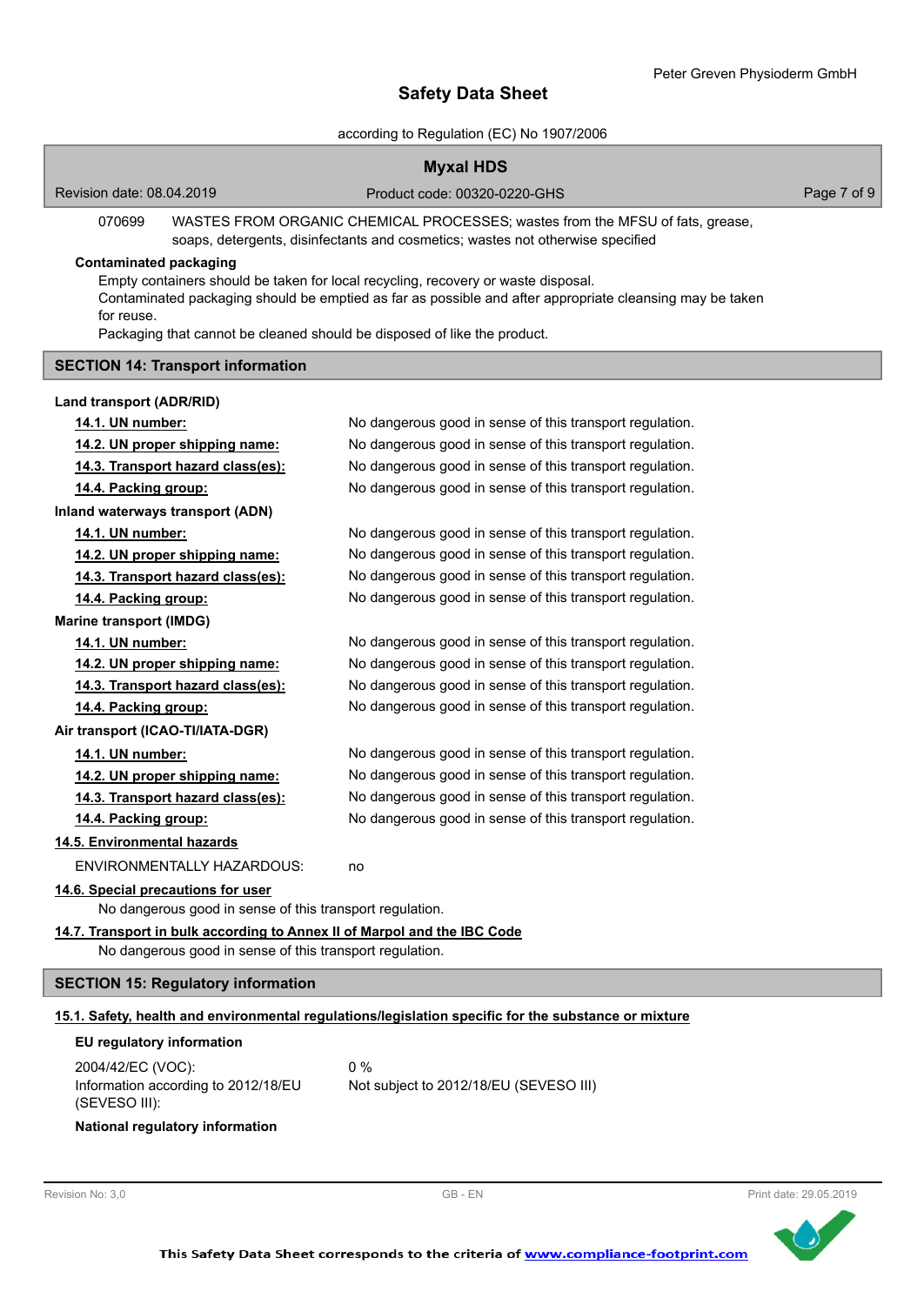according to Regulation (EC) No 1907/2006

| <b>Myxal HDS</b>                 |                                                                                                                                                                                                                                                   |             |  |
|----------------------------------|---------------------------------------------------------------------------------------------------------------------------------------------------------------------------------------------------------------------------------------------------|-------------|--|
| Revision date: 08.04.2019        | Product code: 00320-0220-GHS                                                                                                                                                                                                                      | Page 8 of 9 |  |
| Employment restrictions:         | Observe restrictions to employment for juvenils according to the 'juvenile<br>work protection guideline' (94/33/EC). Observe employment restrictions<br>under the Maternity Protection Directive (92/85/EEC) for expectant or<br>nursing mothers. |             |  |
| Water contaminating class (D):   | 1 - slightly water contaminating                                                                                                                                                                                                                  |             |  |
| 15.2. Chemical safety assessment |                                                                                                                                                                                                                                                   |             |  |

For this substance a chemical safety assessment has not been carried out.

### **SECTION 16: Other information**

#### **Changes**

Changes in chapter: 2, 7, 9, 15

### **Abbreviations and acronyms**

ADR = Accord européen relatif au transport international des marchandises Dangereuses par Route

RID = Règlement concernant le transport international ferroviaire de marchandises dangereuses

ADN = Accord européen relatif au transport international des marchandises dangereuses par voie de navigation intérieure

IMDG = International Maritime Code for Dangerous Goods

IATA/ICAO = International Air Transport Association / International Civil Aviation Organization

MARPOL = International Convention for the Prevention of Pollution from Ships

IBC-Code = International Code for the Construction and Equipment of Ships Carrying Dangerous Chemicals in Bulk

GHS = Globally Harmonized System of Classification and Labelling of Chemicals

REACH = Registration, Evaluation, Authorization and Restriction of Chemicals

CAS = Chemical Abstract Service

EN = European norm

ISO = International Organization for Standardization

DIN = Deutsche Industrie Norm

PBT = Persistent Bioaccumulative and Toxic

vPvB = Very Persistent and very Bio-accumulative

LD = Lethal dose

LC = Lethal concentration

EC = Effect concentration

IC = Median immobilisation concentration or median inhibitory concentration

#### **Relevant H and EUH statements (number and full text)**

| H <sub>290</sub> | May be corrosive to metals.                           |
|------------------|-------------------------------------------------------|
| H302             | Harmful if swallowed.                                 |
| H314             | Causes severe skin burns and eye damage.              |
| H318             | Causes serious eye damage.                            |
| H400             | Very toxic to aquatic life.                           |
| H410             | Very toxic to aquatic life with long lasting effects. |
| H411             | Toxic to aquatic life with long lasting effects.      |
| H412             | Harmful to aquatic life with long lasting effects.    |
|                  |                                                       |

#### **Further Information**

Data of items 4 to 8, as well as 10 to 12, do partly not refer to the use and the regular employing of the product (in this sense consult information on use and on product), but to liberation of major amounts in case of accidents and irregularities.

The information describes exclusively the safety requirements for the product(s) and is based on the present level of our knowledge.

The delivery specifications are contained in the corresponding product sheet.

This data does not constitute a guarantee for the characteristics of the product(s) as defined by the legal warranty regulations.

(n.a. = not applicable; n.d. = not determined)